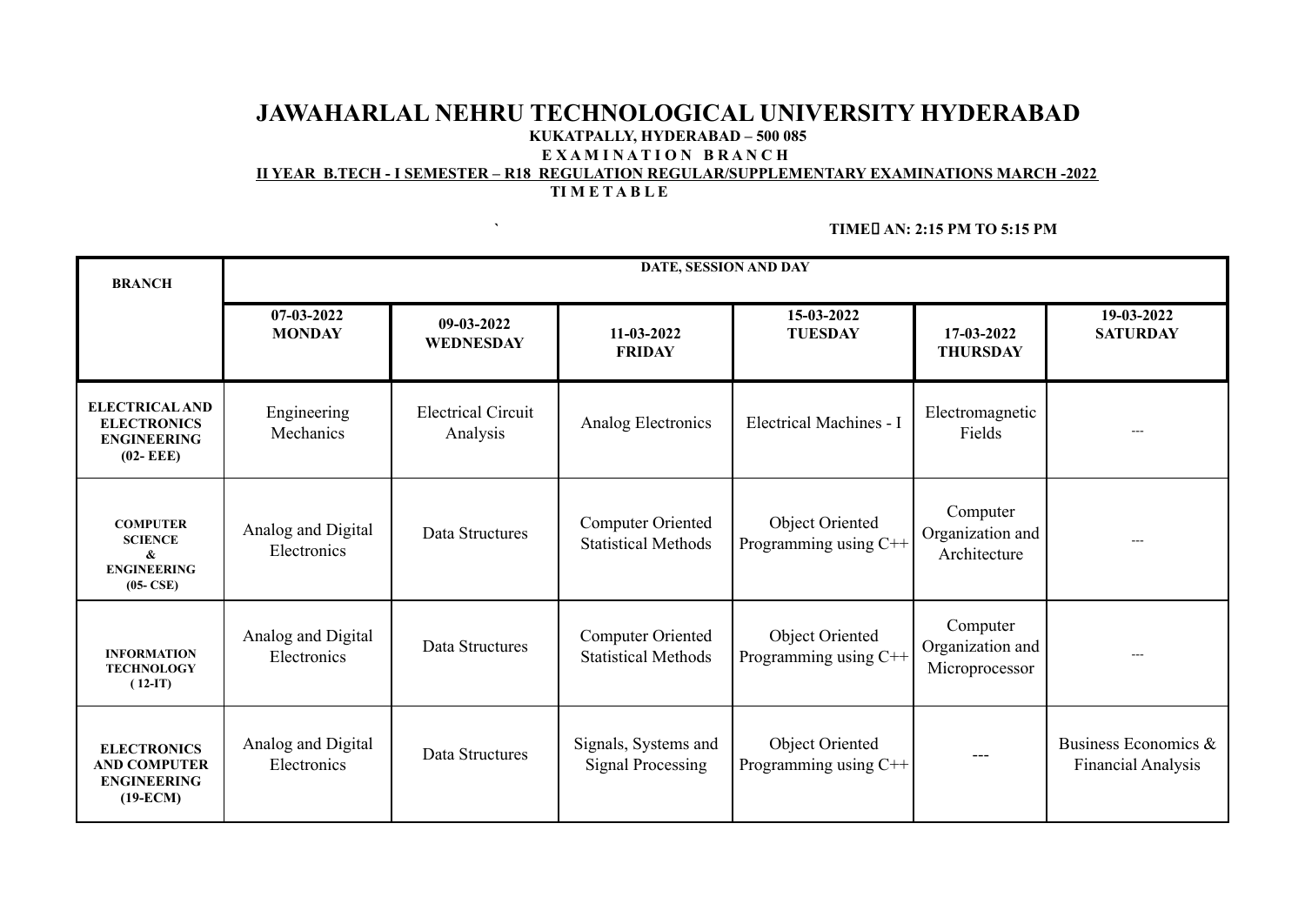# **JAWAHARLAL NEHRU TECHNOLOGICAL UNIVERSITY HYDERABAD**

#### **KUKATPALLY, HYDERABAD – 500 085**

**E X A M I N A T I O N B R A N C H**

**II YEAR B.TECH - I SEMESTER – R18 REGULATION REGULAR/SUPPLEMENTARY EXAMINATIONS MARCH -2022**

### **TI M E T A B L E**

**TIME AN: 2:15 PM TO 5:15 PM**

| <b>BRANCH</b>                                                                             | DATE, SESSION AND DAY           |                                |                                                |                              |                                               |                                                   |  |
|-------------------------------------------------------------------------------------------|---------------------------------|--------------------------------|------------------------------------------------|------------------------------|-----------------------------------------------|---------------------------------------------------|--|
|                                                                                           | 07-03-2022<br><b>MONDAY</b>     | 09-03-2022<br><b>WEDNESDAY</b> | $11 - 03 - 2022$<br><b>FRIDAY</b>              | 15-03-2022<br><b>TUESDAY</b> | 17-03-2022<br><b>THURSDAY</b>                 | 19-03-2022<br><b>SATURDAY</b>                     |  |
| <b>COMPUTER</b><br><b>SCIENCE AND</b><br><b>BUSINESS</b><br><b>SYSTEMS</b><br>$(32-CSBS)$ | Discrete Structures             | Data Structures                | Computational statistics                       | Python Programming           | Computer<br>Organization and<br>Architecture  | Business Economics &<br><b>Financial Analysis</b> |  |
| <b>COMPUTER SCIENCE</b><br><b>INFORMATION</b><br><b>TECHNOLOGY</b><br>$(33-CSIT)$         | Discrete Structures             | Data Structures                | Computational statistics                       | Python Programming           | Computer<br>Organization and<br>Architecture  | Business Economics &<br><b>Financial Analysis</b> |  |
| <b>INFORMATION</b><br><b>TECHNOLOGY AND</b><br><b>ENGINEERING</b><br>$(34-ITE)$           | Analog & Digital<br>Electronics | Data Structures                | <b>Statistical Methods for</b><br>Data Science | Python Programming           | Computer<br>Organization<br>& Microcontroller | $  -$                                             |  |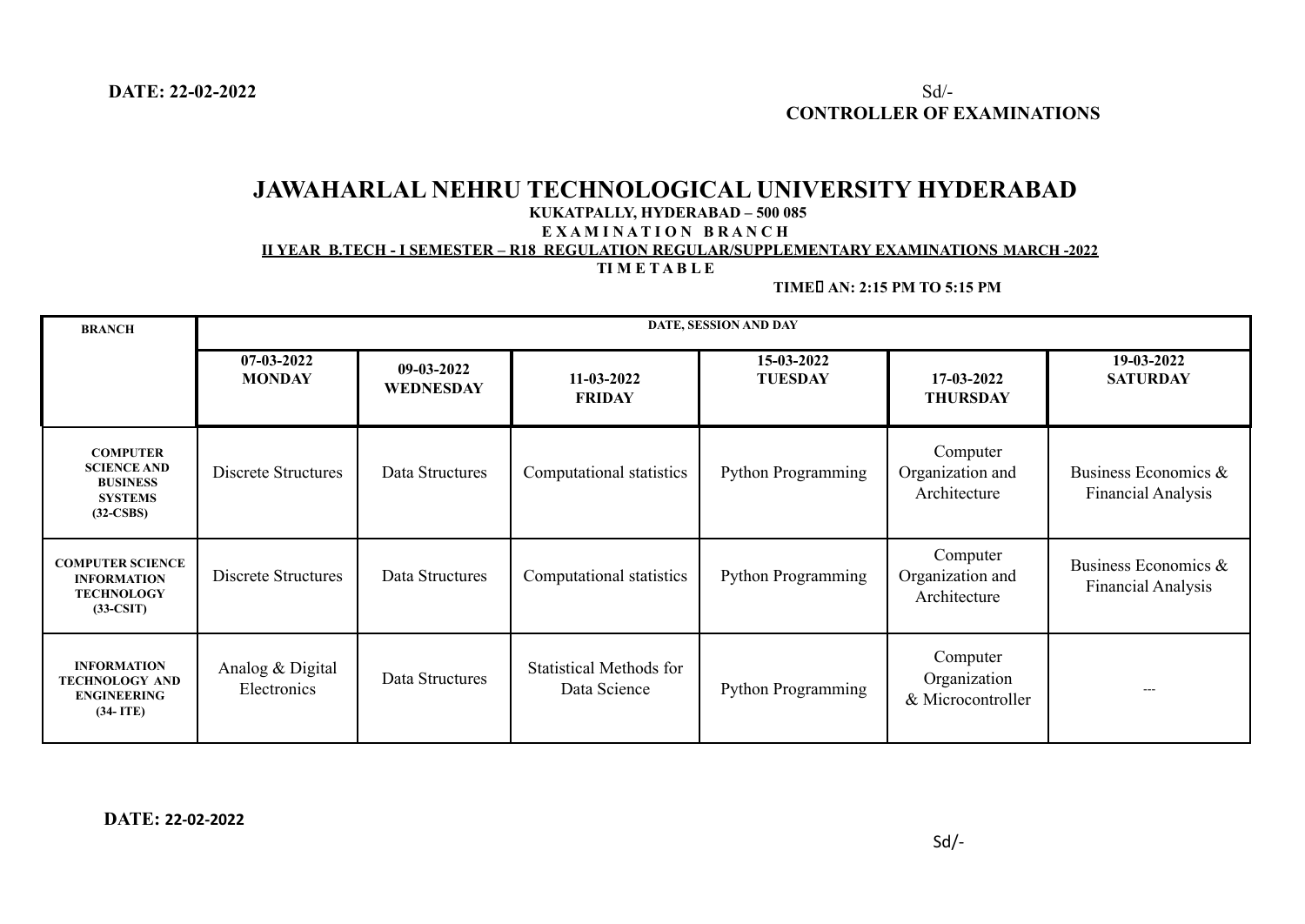# **JAWAHARLAL NEHRU TECHNOLOGICAL UNIVERSITY HYDERABAD**

### **KUKATPALLY, HYDERABAD – 500 085**

#### **E X A M I N A T I O N B R A N C H**

## **II YEAR B.TECH - I SEMESTER – R18 REGULATION REGULAR/SUPPLEMENTARY EXAMINATIONS MARCH -2022**

## **TI M E T A B L E**

#### **` TIME AN: 2:15 PM TO 5:15 PM**

|                                                                                                                                             | DATE, SESSION AND DAY             |                           |                                                    |                              |                                              |                                                   |  |
|---------------------------------------------------------------------------------------------------------------------------------------------|-----------------------------------|---------------------------|----------------------------------------------------|------------------------------|----------------------------------------------|---------------------------------------------------|--|
| <b>BRANCH</b>                                                                                                                               | $07-03-2022$<br><b>MONDAY</b>     | $09-03-2022$<br>WEDNESDAY | $11 - 03 - 2022$<br><b>FRIDAY</b>                  | 15-03-2022<br><b>TUESDAY</b> | 17-03-2022<br><b>THURSDAY</b>                | 19-03-2022<br><b>SATURDAY</b>                     |  |
| <b>COMPUTER</b><br><b>ENGINEERING</b><br><b>(SOFTWARE)</b><br><b>ENGINEERING</b> )<br>$(56-CE(SE))$                                         | Analog and Digital<br>Electronics | Data Structures           | Computer<br><b>Oriented Statistical</b><br>Methods | Python<br>Programming        | Computer<br>Organization and<br>Architecture |                                                   |  |
| <b>COMPUTER SCIENCE</b><br><b>AND ENGINEERING)</b><br>(CYBER SECURITY)<br>$(62-CSE(CS)$                                                     | Analog and Digital<br>Electronics | Data Structures           | Mathematical and<br><b>Statistical Foundations</b> | Python<br>Programming        | Computer<br>Organization and<br>Architecture |                                                   |  |
| <b>COMPUTER SCIENCE</b><br>AND ENGINEERING<br><b>(ARTIFICIAL</b><br><b>INTELLIGENCE AND</b><br><b>MACHINE LEARNING)</b><br>$(66-CSE(AI&ML)$ | Discrete Mathematics              | Data Structures           | Mathematical and<br><b>Statistical Foundations</b> | Python<br>Programming        | Computer Organization<br>and Architecture    | Business Economics &<br><b>Financial Analysis</b> |  |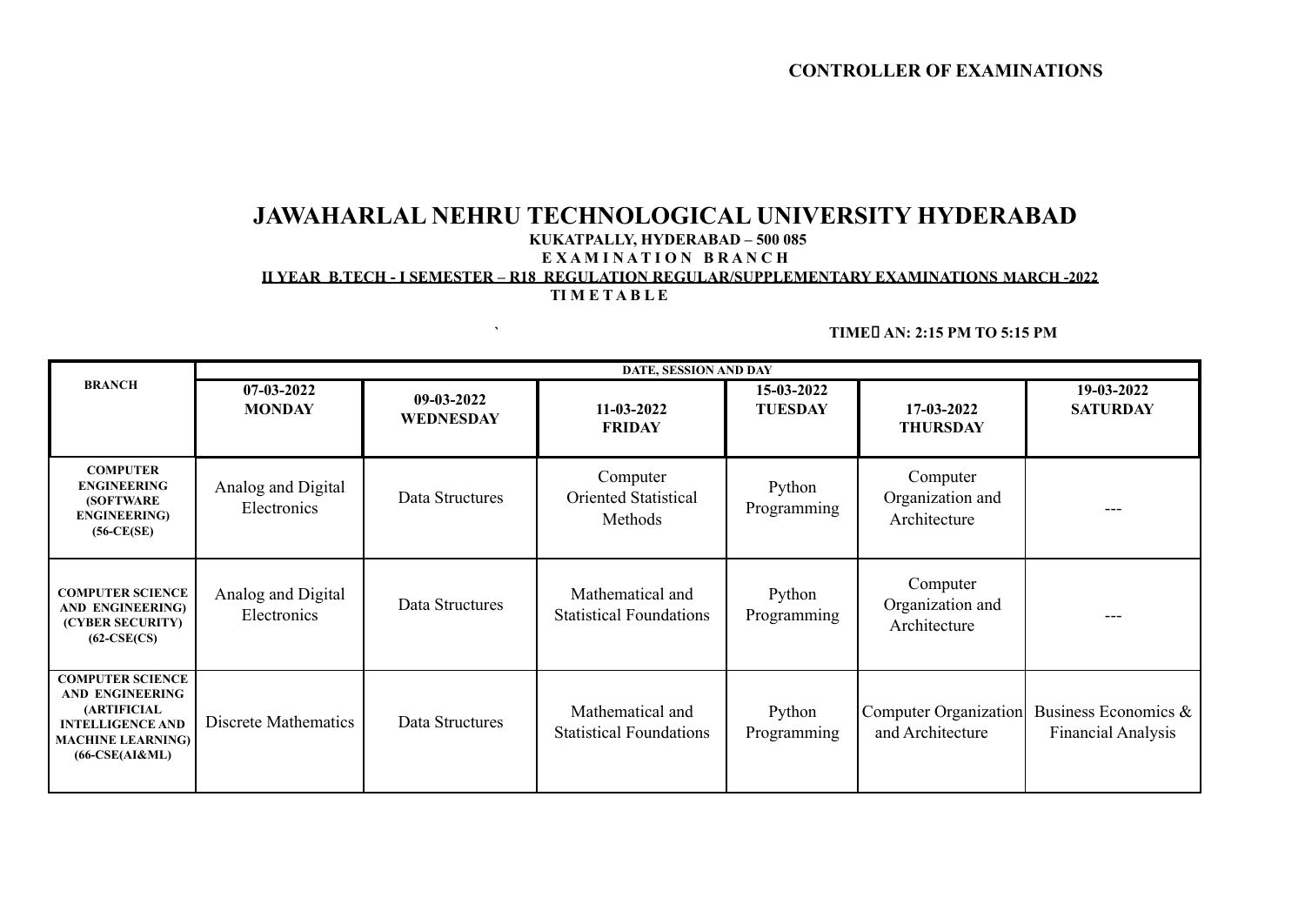DATE:**22-02-2022** CONTROLLER OF EXAMINATIONS

# **JAWAHARLAL NEHRU TECHNOLOGICAL UNIVERSITY HYDERABAD**

#### **KUKATPALLY, HYDERABAD – 500 085**

#### **E X A M I N A T I O N B R A N C H**

**II YEAR B.TECH - I SEMESTER – R18 REGULATION REGULAR/SUPPLEMENTARY EXAMINATIONS MARCH -2022**

**TI M E T A B L E**

**` TIME AN: 2:15 PM TO 5:15 PM**

| <b>BRANCH</b>                                                                       | DATE, SESSION AND DAY         |                           |                                                    |                              |                                              |                                                      |  |
|-------------------------------------------------------------------------------------|-------------------------------|---------------------------|----------------------------------------------------|------------------------------|----------------------------------------------|------------------------------------------------------|--|
|                                                                                     | $07-03-2022$<br><b>MONDAY</b> | $09-03-2022$<br>WEDNESDAY | $11 - 03 - 2022$<br><b>FRIDAY</b>                  | 15-03-2022<br><b>TUESDAY</b> | 17-03-2022<br><b>THURSDAY</b>                | 19-03-2022<br><b>SATURDAY</b>                        |  |
| <b>COMPUTER SCIENCE</b><br><b>AND ENGINEERING</b><br>(DATASCIENCE)<br>$(67-CSE(DS)$ | Discrete Mathematics          | Data Structures           | Mathematical and<br><b>Statistical Foundations</b> | <b>Python Programming</b>    | Computer<br>Organization and<br>Architecture | Business Economics $\&$<br><b>Financial Analysis</b> |  |
| <b>COMPUTER SCIENCE</b><br><b>AND ENGINEERING</b><br>(IOT)<br>$(69-CSE(IOT)$        | Discrete Mathematics          | Data Structures           | Computer Oriented<br><b>Statistical Methods</b>    | <b>Python Programming</b>    | Analog and Digital<br>Electronics            |                                                      |  |